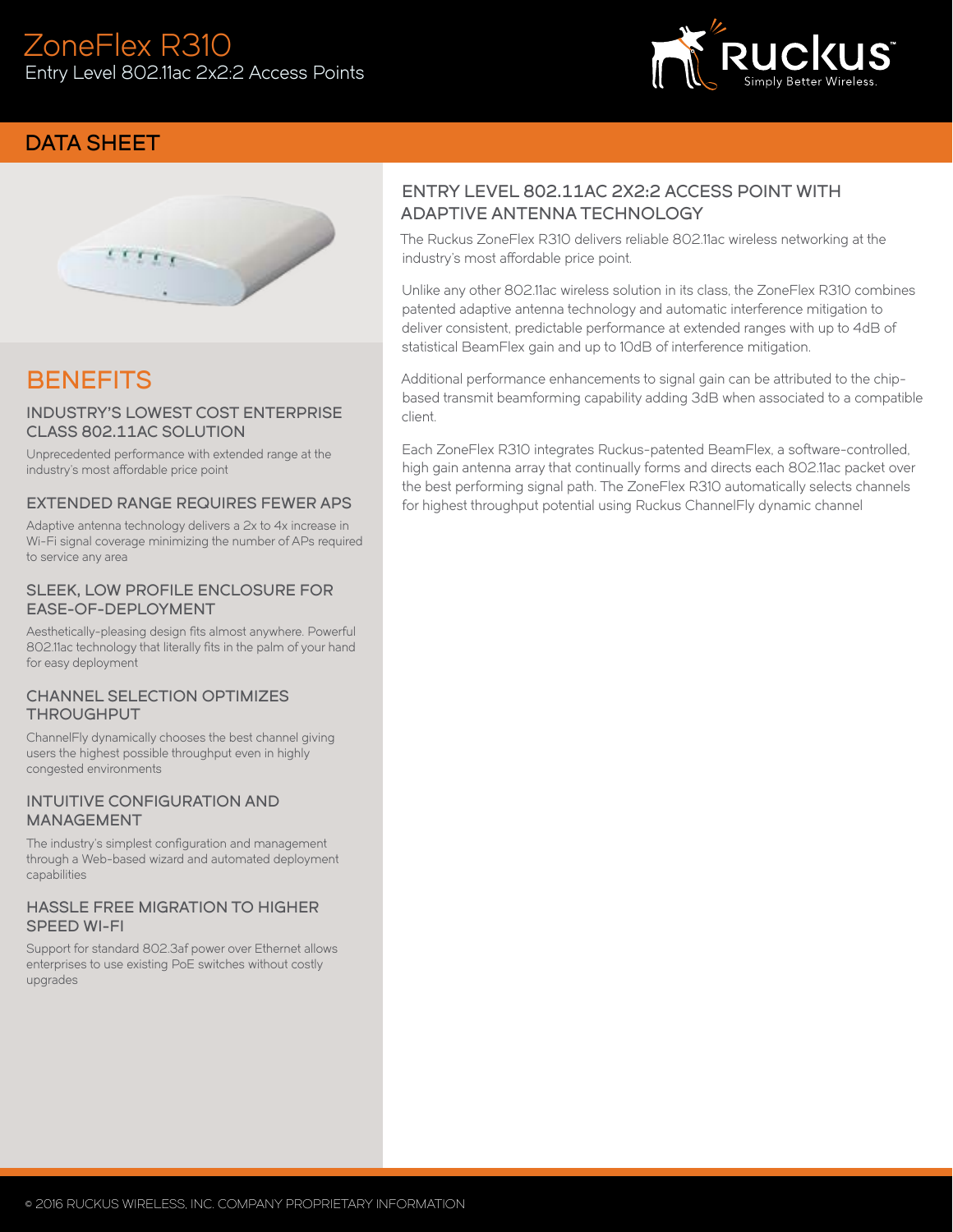## PATENTED BEAMFLEX™ TECHNOLOGY EXTENDS SIGNAL RANGE, IMPROVES STABILITY OF CLIENT **CONNECTIONS**

All ZoneFlex R310 Smart Wi-Fi access points integrate a softwarecontrolled smart antenna array that delivers up to an additional 4 dB of BeamFlex gain and 10 dB of interference mitigation. This allows a 2 to 4x improvement in signal range and a reduction in packet loss from the ability to automatically mitigate interference and avoid obstacles.

#### ADVANCED WLAN APPLICATIONS

When used with the Ruckus ZoneDirector Smart WLAN controller, each ZoneFlex R310 supports a wide range of value-added applications such as guest networking, Dynamic PSK, hotspot authentication, wireless intrusion detection and many more. WLANs can be created and mapped to the same or different APs or VLANs. In a centrally managed configuration, the ZoneFlex R310 works with a wide range of authentication servers including Microsoft's Active Directory, LDAP, and RADIUS.

## FLEXIBLE DEPLOYMENT OPTIONS

ZoneFlex R310 APs can be deployed as a standalone AP or as part of a centrally managed wireless LAN using ZoneDirector and SmartZone controllers. ZoneFlex R310 can be deployed across any L2/L3 network and can bridge traffic onto the local network, tunnel to a central location using L2TP or route between the WAN and NAT'ed private subnets. When used with the controller, each ZoneFlex R310 is automatically configured through the network making deployment quick and easy.

## COMPLETE LOCAL AND REMOTE MANAGEMENT

Each ZoneFlex R310 can be managed as a standalone AP through a Web-based GUI, using SNMP or through the Ruckus FlexMaster Wi-Fi remote management system. Local management can also be performed using the ZoneDirector or SmartZone controller. FlexMaster is a LINUX-based software platform that uses industrystandard protocols to perform bulk configuration, fault detection, monitoring and a wide range of troubleshooting capabilities over a wire area connection. The controllers enable local management and control of APs, adding value-added services such as transmit power control, and guest networking.

## **FEATURES**

- Blazing fast 802.11ac speeds at the lowest cost in its class
- Dual-band concurrent (2.4GHz/5GHz) 802.11ac
- Adaptive antenna technology and advanced RF management
- Up to an additional 4dB BeamFlex gain / 10dB interference mitigation
- Automatic interference mitigation, optimized for high-density environments
- Integrated smart antenna technology
- Standard 802.3af Power over Ethernet (PoE)
- Router mode with NAT and DHCP services
- 2 to 4 times extended range and coverage
- IP multicast video streaming support
- Up to 8 BSSIDs per radio (16 BSSIDs per access point) with unique QoS and security policies
- Advanced QoS packet classification and automatic priority for latency-sensitive traffic
- Dynamic, per-user rate-limiting for hotspot WLANs
- WPA-PSK (AES), 802.1X support for RADIUS and Active Directory\*\*
- Ethernet 802.1x port-based authentication (authenticator and supplicant)
- Zero-IT and Dynamic PSK\*\*
- Admission control/load balancing\*\*
- Bandsteering and airtime fairness
- Captive portal and guest accounts \*\*
- Guest access services\*\*
- Application Recognition and Control\*\*
- Wall, desktop or ceiling mountable
- Limited lifetime warranty

\*\* when used with Ruckus ZoneDirector or SmartZone controllers.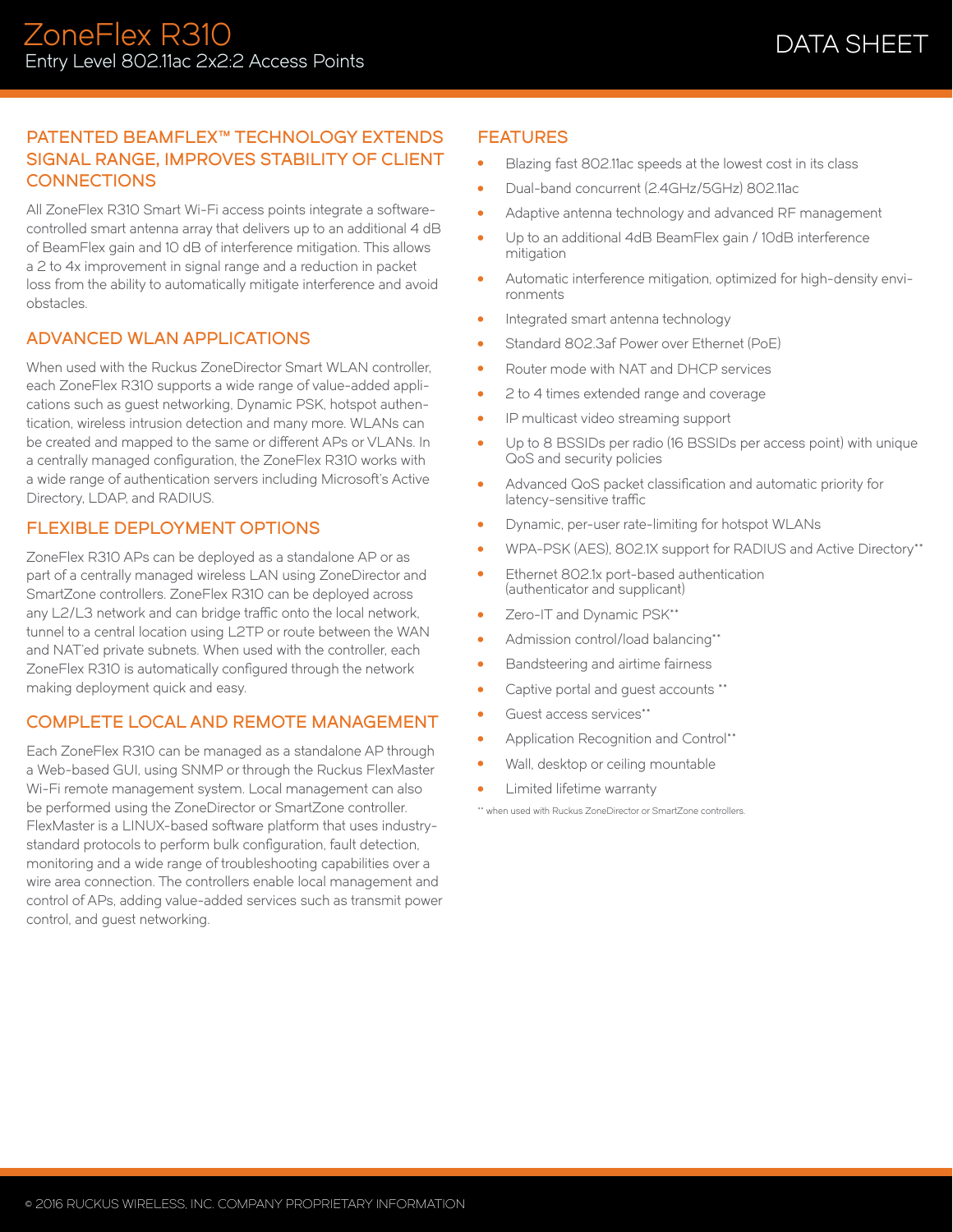## SMALL LIGHTWEIGHT FORM FACTOR WITH BUILT IN MOUNTING OPTIONS FOR EASY DEPLOYMENT

The ZoneFlex R310 installs & mounts seamlessly, making it ideal for quick and effective set up for carrier & enterprise deployments.